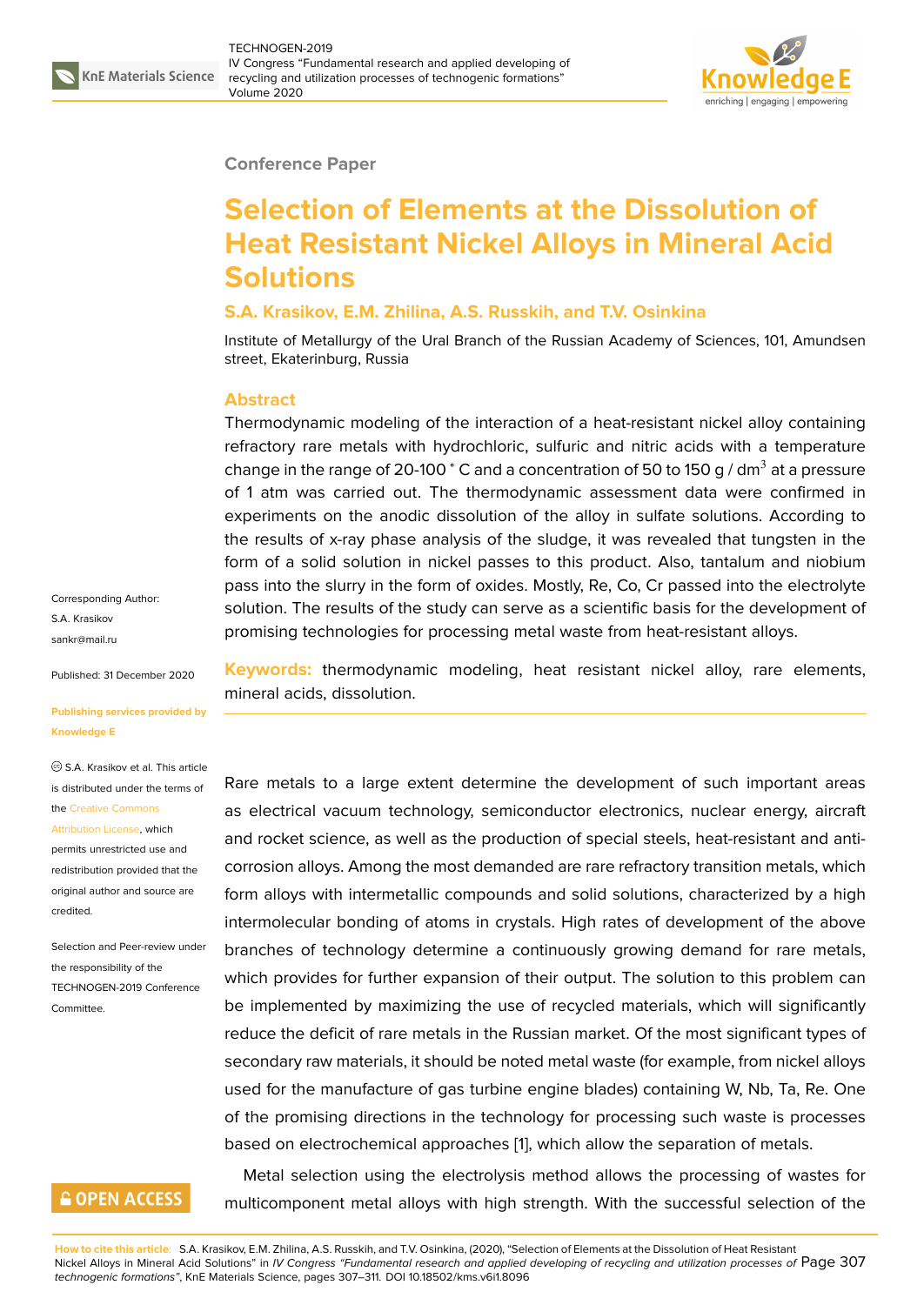electrolyte, temperature, mixing conditions and electrical parameters, the electrochemical dissolution of the alloys allows the transfer of valuable rare and non-ferrous metals from waste to solution and sludge with the prospect of further processing of these products [1–4]. The relatively low productivity of the method in this case does not matter because of the relatively small volume of waste.

In this work, we performed thermodynamic modeling of the interaction of mineral acids use[d](#page-4-0) i[n](#page-4-1) electrochemical processes with a nickel alloy containing, by weight. %: 5.0 Cr, 9.3 Co, 1.1 Mo, 8.5 W, 6.0 Al, 4.0 Ta, 1.6 Nb, 4.0 Re, 57.4 Ni.

Modeling was performed to qualitatively evaluate the interaction of the alloy with solutions of sulfuric, hydrochloric and nitric acids using the HSC Chemistry 8 software package [5], its work is based on the principle of minimizing the free energy of the entire system. Previously, this approach was successfully tested in the study of phase formation for the interaction of aluminum with multicomponent oxide systems [6, 7]. Calculatio[ns](#page-4-2) were performed for a temperature range of 20–100 <sup>∘</sup> С and a pressure of 1 atm for alloys weighing 40 g. The acid concentration in solutions with a volume of 200 cm $^3$  was varied from 50 to 150 g / dm $^3.$ 

As can be seen from Figure 1, when dissolving the alloy in a solution of sulfuric acid with a concentration of 50 g / dm<sup>3</sup>, mainly metallic nickel will go into the solid phase (sludge). With an increase in temperature of more than 60 <sup>∘</sup> C, there is a sharp decrease in the number of com[pl](#page-2-0)ex and simple oxide compounds of cobalt, tungsten and chromium passing into the sludge. The concentration of Ta<sub>2</sub>O<sub>5</sub> and Nb<sub>2</sub>O<sub>5</sub> practically does not change with temperature. With an increase in the  $\rm{H_2SO_4}$  concentration to 100 and 150 g / dm $^3$ , a transition of nickel in the solution is observed and, correspondingly, a decrease in its amount in the sludge, the identified trends in the transition to the sludge of other elements are generally preserved.

The data of thermodynamic modeling were confirmed in experiments on the anodic dissolution of the alloy in sulfate solutions [8, 9]. According to the results of X-ray phase analysis of the sludge, it was revealed (Figure 2) that the highest intensity of the diffraction pattern peaks corresponded to a solid solution of tungsten in nickel. Tantalum oxide phases have also been detec[te](#page-4-3)[d.](#page-4-4)

The use [of](#page-2-1) hydrochloric acid with a concentration of 50 g / dm<sup>3</sup> as an electrolyte showed that here into the sludge mostly transition nickel as a pure metal or  $Ni<sub>4</sub>W$ compound, the concentration of oxides Ta $_2$ O<sub>5</sub>, Nb $_2$ O<sub>5</sub>, MoO $_2$ , and WO $_2$  practically does not change with temperature. With an increase in temperature of more than 60 °C, there is a sharp decrease in the amount of the complex oxide compound  $CoO<sup>*</sup>Cr<sub>2</sub>O<sub>3</sub>$ passing into the sludge and an increase in the amount of chromium (III) oxide. When using hydrochloric acid with a concentration of 100 and 150 g / dm $^3$ , the amount of nickel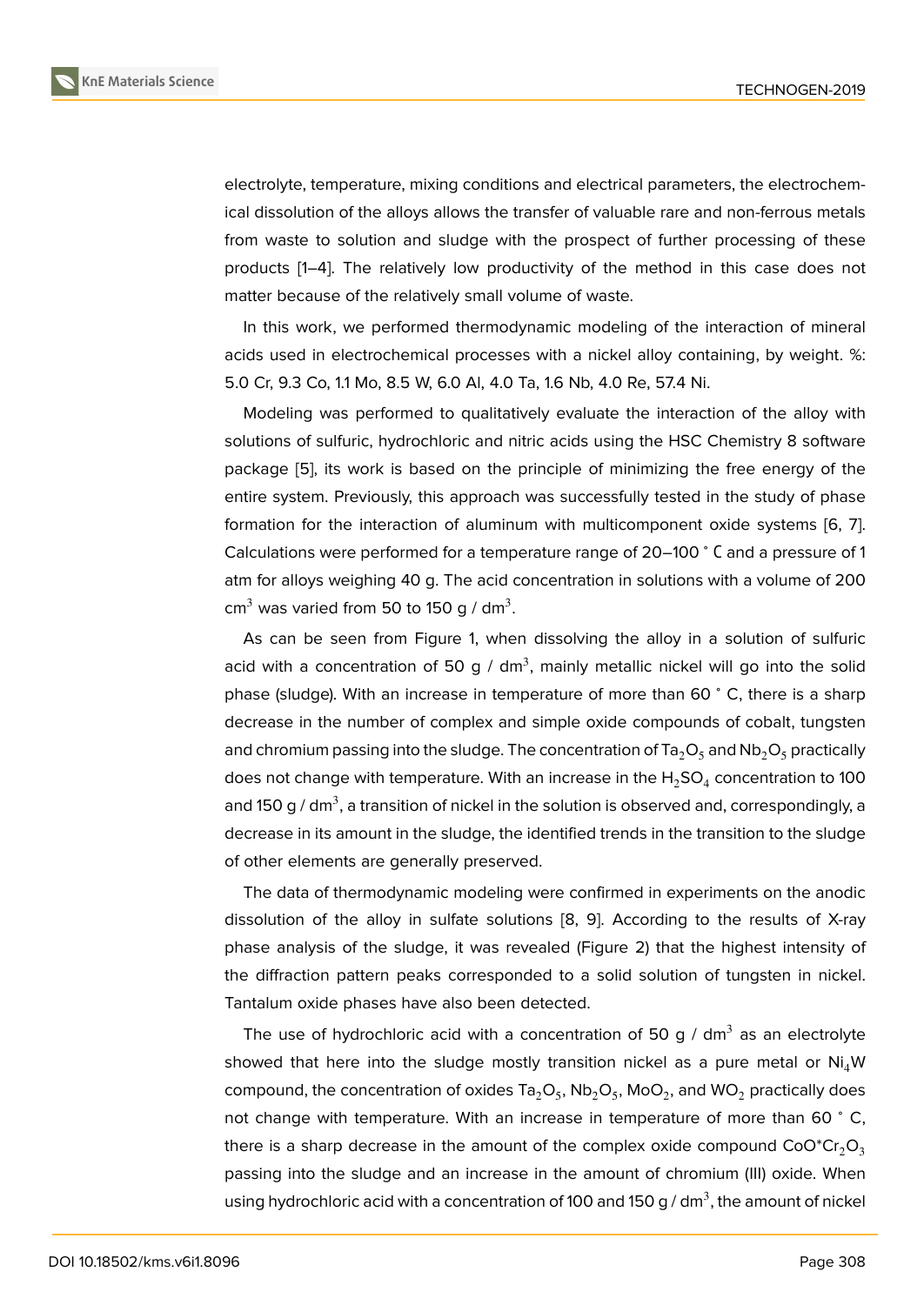

**Figure** 1: The effect of temperature on the transition to the sludge of components during the dissolution of a nickel alloy in a solution of sulfuric acid with a concentration of 50 g / dm<sup>3</sup>

<span id="page-2-0"></span>

<span id="page-2-1"></span>**Figure** 2: The results of x-ray phase analysis of sludge:  $1 - Ni_{0.92}W_{0.08}$ ,  $2 - Mo$ ,  $3 - TaO$ 

released into the solid phase is significantly reduced. The sludge content of  $Ni<sub>4</sub>W$  is still high and does not change. For other elements with an increase in the HCl concentration to 100 and 150 g / dm $^3$ , no changes in their behavior were noticed.

When an aqueous solution of nitric acid with a concentration of 50 g / dm $^3$  is used as an electrolyte (Figure 4), the content in the sludge of complex oxides of cobalt, tungsten, aluminum, and chromium sharply decreases with an increase in temperature over 60 <sup>∘</sup> C. The same trend is observed for the oxide compound NiMoO $_4$ . The amounts of Ta $_2$ O $_5$ and  $Nb<sub>2</sub>O<sub>5</sub>$  do not c[ha](#page-3-0)nge with temperature. With an increase in the concentration of HNO $_3$  to 150 g / dm $^3$ , nickel passes into the solid phase both in the form of NiMoO $_4$ and  $\mathsf{NiO^*WO}_3$ . Cobalt to a greater extent passes into solution.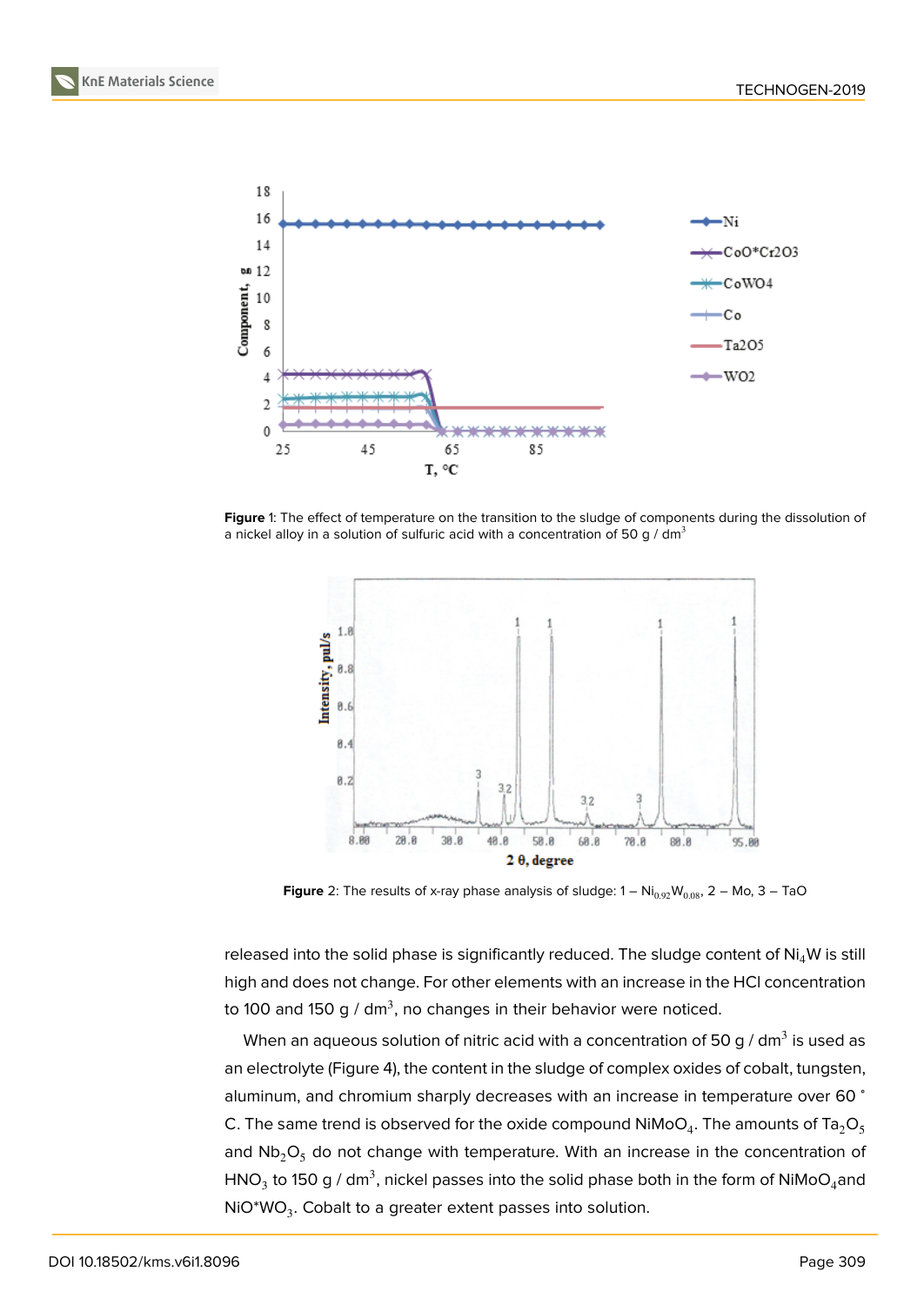



**Figure** 3: The temperature effect on the transition of components to the sludge during dissolution of a nickel alloy in a solution of hydrochloric acid with a concentration of 50 g / dm<sup>3</sup>



<span id="page-3-0"></span>**Figure** 4: The temperature effect on the transition of components to the sludge during the dissolution of a nickel alloy in a solution of nitric acid with a concentration of 50 g /  $dm<sup>3</sup>$ 

Thus, thermodynamic modeling has shown that when dissolving a heat-resistant nickel alloy in solutions of mineral acids, refractory rare elements pass mainly to the sludge in oxide form. Nickel passes into the sludge both in the form of a metal and of the  $Ni<sub>4</sub>W$  compound, which is more resistant to acids. An increase in temperature over 60 ° C and acid concentration from 50 to 150 g /  $dm<sup>3</sup>$  does not affect the predominant distribution of tantalum and niobium pentoxides into the sludge and facilitates the transition to the non-ferrous metal solution.

*The work was carried out according to the project № 18-5-3-37 of a comprehensive program of the Ural Branch of the Russian Academy of Sciences using the equipment of the Ural-M center of collective usage.*